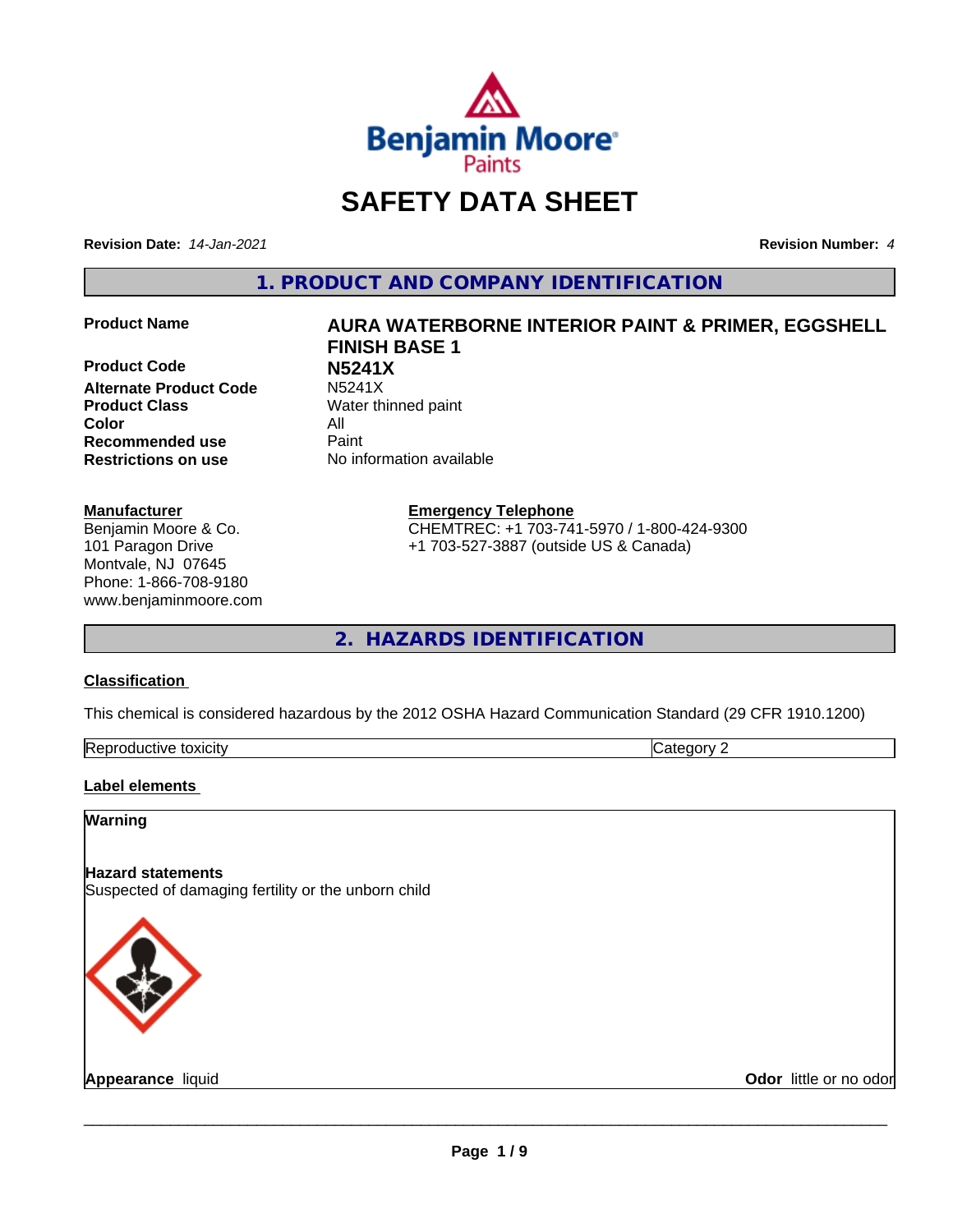### **Precautionary Statements - Prevention**

Obtain special instructions before use Do not handle until all safety precautions have been read and understood Use personal protective equipment as required

#### **Precautionary Statements - Response**

IF exposed or concerned: Get medical advice/attention

#### **Precautionary Statements - Storage**

Store locked up

#### **Precautionary Statements - Disposal**

Dispose of contents/container to an approved waste disposal plant

#### **Hazards not otherwise classified (HNOC)**

Not applicable

#### **Other information**

No information available

 **WARNING:** This product contains isothiazolinone compounds at levels of <0.1%. These substances are biocides commonly found in most paints and a variety of personal care products as a preservative. Certain individuals may be sensitive or allergic to these substances, even at low levels.

# **3. COMPOSITION INFORMATION ON COMPONENTS**

| <b>Chemical name</b> | CAS No.    | Weight-%    |
|----------------------|------------|-------------|
| Titanium dioxide     | 13463-67-7 | $20 - 25$   |
| Kaolin, calcined     | 66402-68-4 | $10 - 15$   |
| Kaolin, calcined     | 92704-41-1 | - 5         |
| Silica amorphous     | 7631-86-9  | - 5         |
| Trimethylolpropane   | 77-99-6    | $0.1 - 0.5$ |

|                                                  | 4. FIRST AID MEASURES                                                                                    |
|--------------------------------------------------|----------------------------------------------------------------------------------------------------------|
| <b>General Advice</b>                            | No hazards which require special first aid measures.                                                     |
| <b>Eye Contact</b>                               | Rinse thoroughly with plenty of water for at least 15 minutes and consult a<br>physician.                |
| <b>Skin Contact</b>                              | Wash off immediately with soap and plenty of water while removing all<br>contaminated clothes and shoes. |
| <b>Inhalation</b>                                | Move to fresh air. If symptoms persist, call a physician.                                                |
| Ingestion                                        | Clean mouth with water and afterwards drink plenty of water. Consult a physician<br>if necessary.        |
| <b>Most Important</b><br><b>Symptoms/Effects</b> | None known.                                                                                              |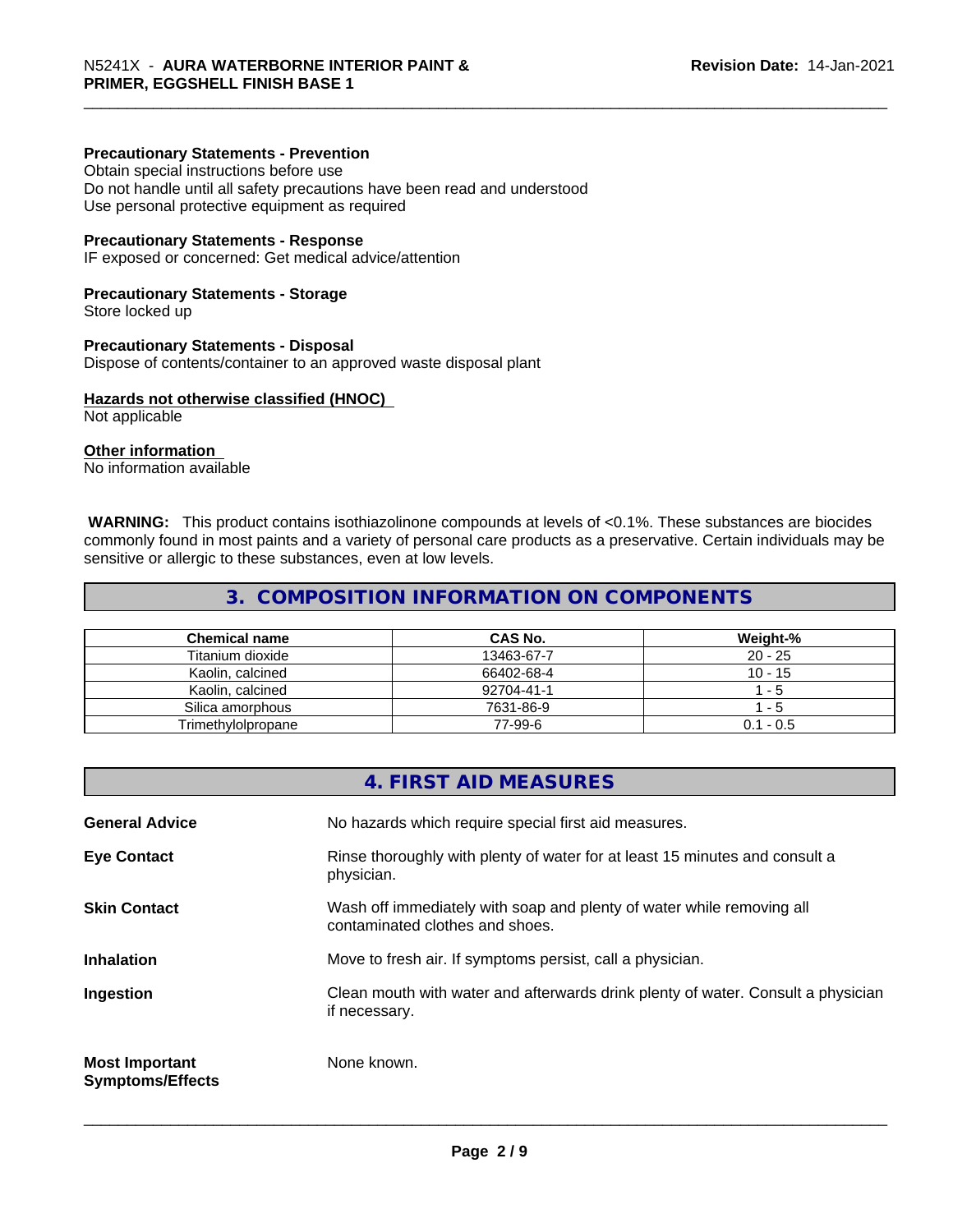| Treat symptomatically.<br><b>Notes To Physician</b>                              |                                                                                                                                              |  |
|----------------------------------------------------------------------------------|----------------------------------------------------------------------------------------------------------------------------------------------|--|
|                                                                                  | 5. FIRE-FIGHTING MEASURES                                                                                                                    |  |
| <b>Suitable Extinguishing Media</b>                                              | Use extinguishing measures that are appropriate to local<br>circumstances and the surrounding environment.                                   |  |
| Protective equipment and precautions for firefighters                            | As in any fire, wear self-contained breathing apparatus<br>pressure-demand, MSHA/NIOSH (approved or equivalent)<br>and full protective gear. |  |
| <b>Specific Hazards Arising From The Chemical</b>                                | Closed containers may rupture if exposed to fire or<br>extreme heat.                                                                         |  |
| <b>Sensitivity to mechanical impact</b>                                          | No                                                                                                                                           |  |
| Sensitivity to static discharge                                                  | No                                                                                                                                           |  |
| <b>Flash Point Data</b><br>Flash point (°F)<br>Flash Point (°C)<br><b>Method</b> | Not applicable<br>Not applicable<br>Not applicable                                                                                           |  |
| <b>Flammability Limits In Air</b>                                                |                                                                                                                                              |  |
| Lower flammability limit:<br><b>Upper flammability limit:</b>                    | Not applicable<br>Not applicable                                                                                                             |  |
| Health: 2<br>Flammability: 0<br><b>NFPA</b>                                      | Instability: 0<br><b>Special: Not Applicable</b>                                                                                             |  |
| <b>NFPA Legend</b><br>0 - Not Hazardous<br>1 - Slightly                          |                                                                                                                                              |  |

- 2 Moderate
- 3 High
- 4 Severe

*The ratings assigned are only suggested ratings, the contractor/employer has ultimate responsibilities for NFPA ratings where this system is used.*

*Additional information regarding the NFPA rating system is available from the National Fire Protection Agency (NFPA) at www.nfpa.org.*

# **6. ACCIDENTAL RELEASE MEASURES**

| <b>Personal Precautions</b>      | Avoid contact with skin, eyes and clothing. Ensure adequate ventilation.                             |
|----------------------------------|------------------------------------------------------------------------------------------------------|
| <b>Other Information</b>         | Prevent further leakage or spillage if safe to do so.                                                |
| <b>Environmental precautions</b> | See Section 12 for additional Ecological Information.                                                |
| <b>Methods for Cleaning Up</b>   | Soak up with inert absorbent material. Sweep up and shovel into suitable<br>containers for disposal. |

**7. HANDLING AND STORAGE**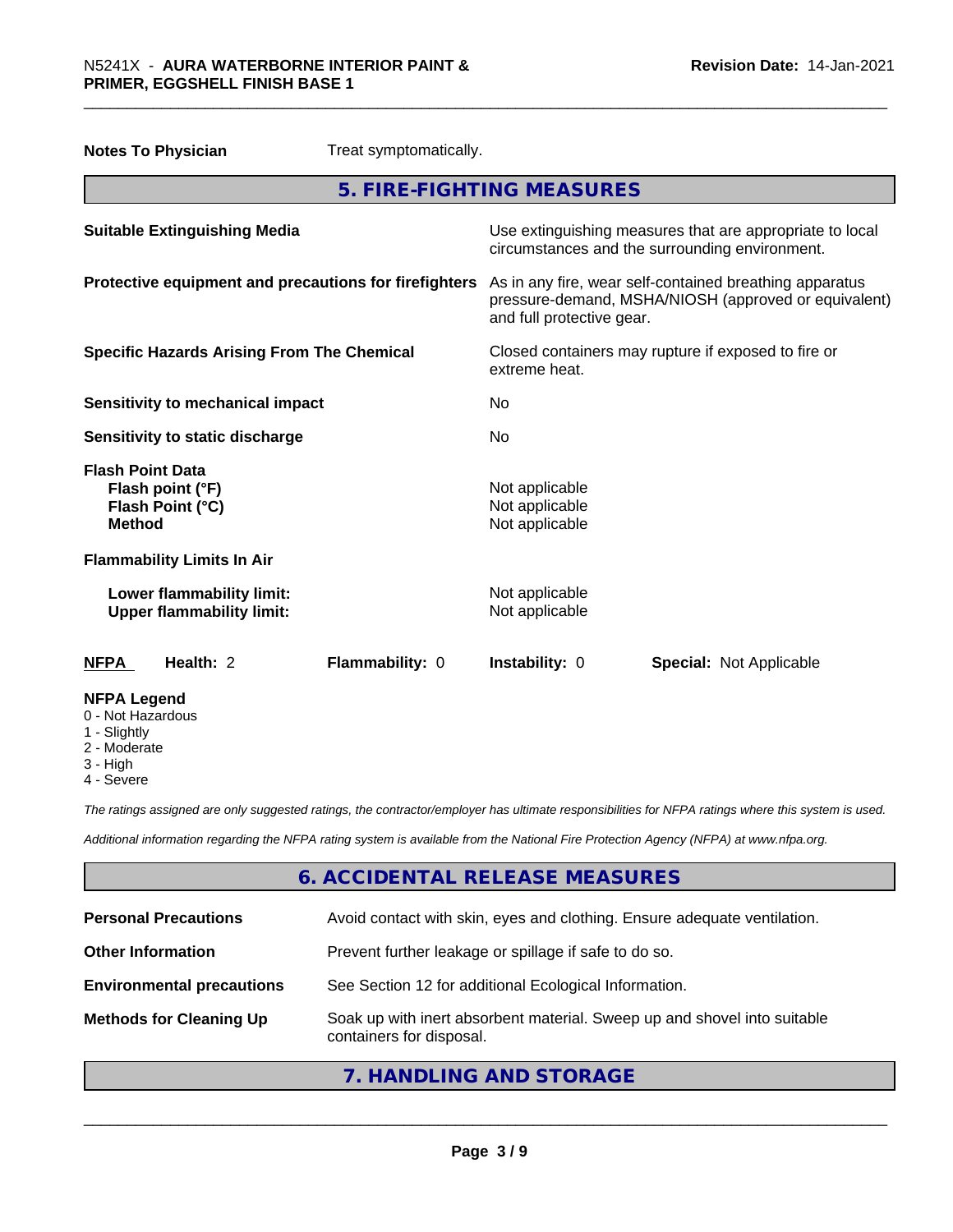| Avoid contact with skin, eyes and clothing. Avoid breathing vapors, spray mists or<br><b>Handling</b><br>sanding dust. In case of insufficient ventilation, wear suitable respiratory<br>equipment. |                                                                   |
|-----------------------------------------------------------------------------------------------------------------------------------------------------------------------------------------------------|-------------------------------------------------------------------|
| <b>Storage</b>                                                                                                                                                                                      | Keep container tightly closed. Keep out of the reach of children. |
| <b>Incompatible Materials</b>                                                                                                                                                                       | No information available                                          |

**8. EXPOSURE CONTROLS/PERSONAL PROTECTION**

#### **Exposure Limits**

| <b>Chemical name</b> | <b>ACGIH TLV</b>                                           | <b>OSHA PEL</b>              |
|----------------------|------------------------------------------------------------|------------------------------|
| Titanium dioxide     | TWA: $10 \text{ mg/m}^3$                                   | 15 mg/m $3$ - TWA            |
| Kaolin, calcined     | STEL: 10 mg/m $3$ Zr                                       | $5 \text{ mg/m}^3$ - TWA     |
|                      | TWA: 5 mg/m <sup>3</sup> Zr TWA: 0.02 mg/m <sup>3</sup> Mn | $5 \text{ mg/m}^3$ - Ceiling |
|                      | respirable particulate matter                              |                              |
|                      | TWA: $0.1 \text{ mg/m}^3$ Mn inhalable                     |                              |
|                      | particulate matter                                         |                              |
| Silica amorphous     | N/E                                                        | 20 mppcf - TWA               |
|                      |                                                            |                              |

#### **Legend**

ACGIH - American Conference of Governmental Industrial Hygienists Exposure Limits OSHA - Occupational Safety & Health Administration Exposure Limits N/E - Not Established

| <b>Engineering Measures</b>          | Ensure adequate ventilation, especially in confined areas.                                                                          |  |
|--------------------------------------|-------------------------------------------------------------------------------------------------------------------------------------|--|
| <b>Personal Protective Equipment</b> |                                                                                                                                     |  |
| <b>Eye/Face Protection</b>           | Safety glasses with side-shields.                                                                                                   |  |
| <b>Skin Protection</b>               | Protective gloves and impervious clothing.                                                                                          |  |
| <b>Respiratory Protection</b>        | In case of insufficient ventilation wear suitable respiratory equipment.                                                            |  |
| <b>Hygiene Measures</b>              | Avoid contact with skin, eyes and clothing. Remove and wash contaminated<br>clothing before re-use. Wash thoroughly after handling. |  |

# **9. PHYSICAL AND CHEMICAL PROPERTIES**

| Appearance<br>Odor<br><b>Odor Threshold</b><br>Density (Ibs/gal)<br><b>Specific Gravity</b><br>рH<br><b>Viscosity (cps)</b><br>Solubility(ies)<br><b>Water solubility</b><br><b>Evaporation Rate</b><br>Vapor pressure<br>Vapor density<br>Wt. % Solids | liquid<br>little or no odor<br>No information available<br>11.75 - 11.85<br>$1.41 - 1.43$<br>No information available<br>No information available<br>No information available<br>No information available<br>No information available<br>No information available<br>No information available<br>$60 - 70$ |  |
|---------------------------------------------------------------------------------------------------------------------------------------------------------------------------------------------------------------------------------------------------------|------------------------------------------------------------------------------------------------------------------------------------------------------------------------------------------------------------------------------------------------------------------------------------------------------------|--|
|---------------------------------------------------------------------------------------------------------------------------------------------------------------------------------------------------------------------------------------------------------|------------------------------------------------------------------------------------------------------------------------------------------------------------------------------------------------------------------------------------------------------------------------------------------------------------|--|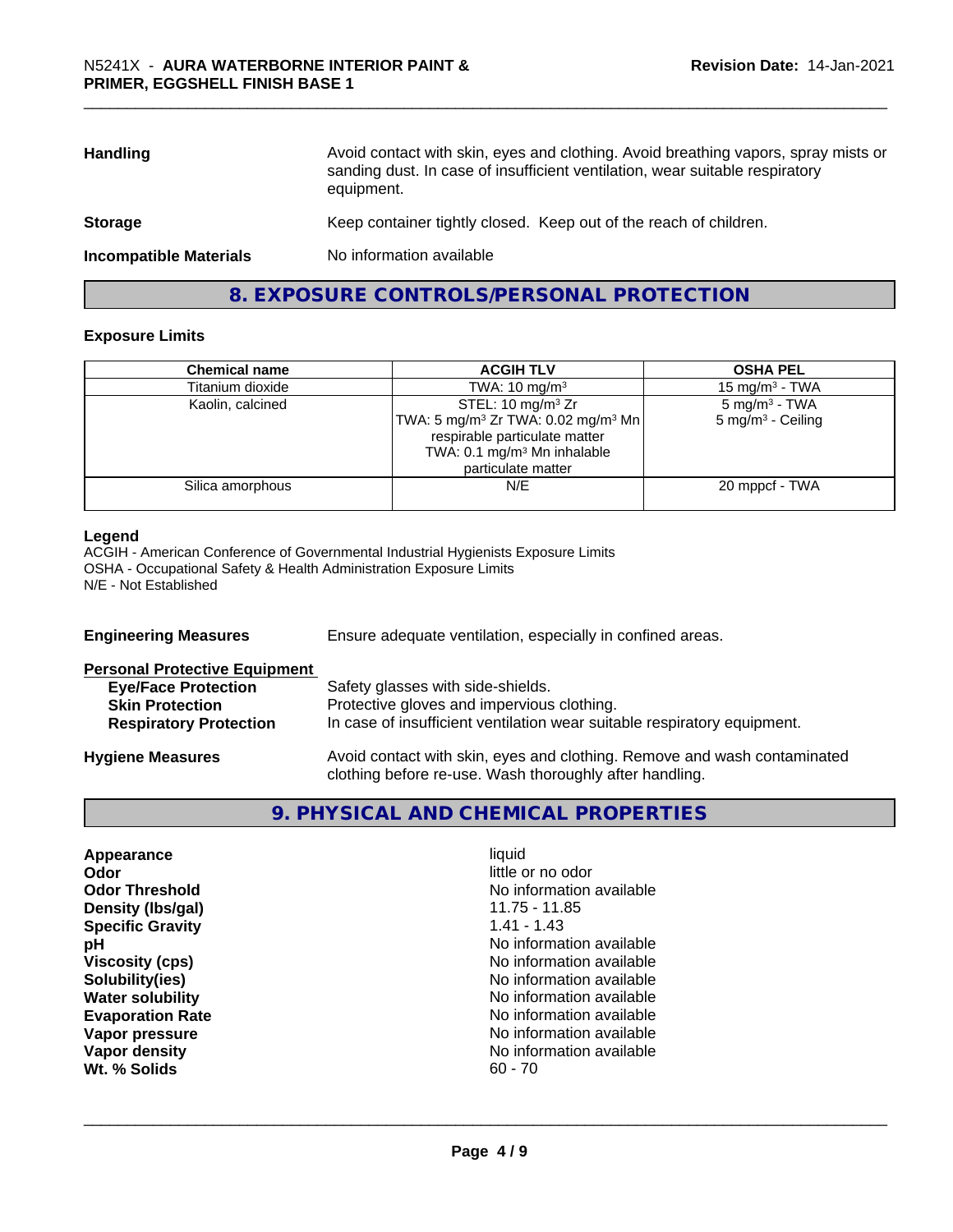| Vol. % Solids                        | $45 - 55$                |
|--------------------------------------|--------------------------|
| Wt. % Volatiles                      | $30 - 40$                |
| Vol. % Volatiles                     | $45 - 55$                |
| <b>VOC Regulatory Limit (g/L)</b>    | 0                        |
| <b>Boiling Point (°F)</b>            | 212                      |
| <b>Boiling Point (°C)</b>            | 100                      |
| Freezing point (°F)                  | 32                       |
| <b>Freezing Point (°C)</b>           | 0                        |
| Flash point (°F)                     | Not applicable           |
| Flash Point (°C)                     | Not applicable           |
| <b>Method</b>                        | Not applicable           |
| Flammability (solid, gas)            | Not applicable           |
| <b>Upper flammability limit:</b>     | Not applicable           |
| Lower flammability limit:            | Not applicable           |
| <b>Autoignition Temperature (°F)</b> | No information available |
| <b>Autoignition Temperature (°C)</b> | No information available |
| Decomposition Temperature (°F)       | No information available |
| Decomposition Temperature (°C)       | No information available |
| <b>Partition coefficient</b>         | No information available |

# **10. STABILITY AND REACTIVITY**

| <b>Reactivity</b>                         | Not Applicable                           |
|-------------------------------------------|------------------------------------------|
| <b>Chemical Stability</b>                 | Stable under normal conditions.          |
| <b>Conditions to avoid</b>                | Prevent from freezing.                   |
| <b>Incompatible Materials</b>             | No materials to be especially mentioned. |
| <b>Hazardous Decomposition Products</b>   | None under normal use.                   |
| <b>Possibility of hazardous reactions</b> | None under normal conditions of use.     |

**11. TOXICOLOGICAL INFORMATION**

| <b>Product Information</b>                                                                 |                                                                               |  |  |
|--------------------------------------------------------------------------------------------|-------------------------------------------------------------------------------|--|--|
| Information on likely routes of exposure                                                   |                                                                               |  |  |
|                                                                                            | <b>Principal Routes of Exposure</b> Eye contact, skin contact and inhalation. |  |  |
| <b>Acute Toxicity</b>                                                                      |                                                                               |  |  |
| <b>Product Information</b>                                                                 | No information available                                                      |  |  |
| Symptoms related to the physical, chemical and toxicological characteristics               |                                                                               |  |  |
| <b>Symptoms</b>                                                                            | No information available                                                      |  |  |
| Delayed and immediate effects as well as chronic effects from short and long-term exposure |                                                                               |  |  |
| Eye contact                                                                                | May cause slight irritation.                                                  |  |  |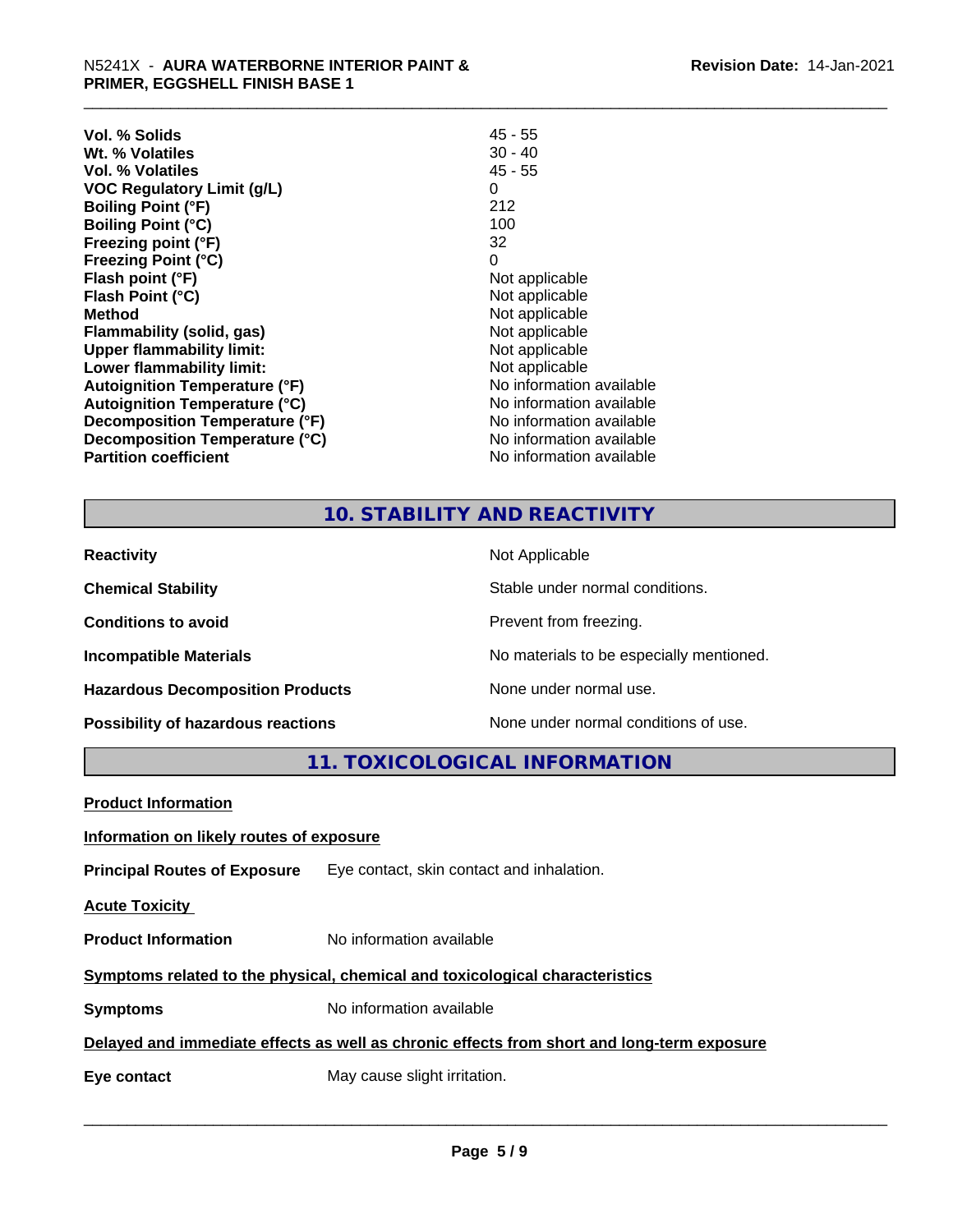| <b>Skin contact</b>           | Substance may cause slight skin irritation. Prolonged or repeated contact may dry |
|-------------------------------|-----------------------------------------------------------------------------------|
|                               | skin and cause irritation.                                                        |
| <b>Inhalation</b>             | May cause irritation of respiratory tract.                                        |
| Ingestion                     | Ingestion may cause gastrointestinal irritation, nausea, vomiting and diarrhea.   |
| <b>Sensitization</b>          | No information available                                                          |
| <b>Neurological Effects</b>   | No information available.                                                         |
| <b>Mutagenic Effects</b>      | No information available.                                                         |
| <b>Reproductive Effects</b>   | Possible risk of impaired fertility. Possible risk of harm to the unborn child.   |
| <b>Developmental Effects</b>  | No information available.                                                         |
| <b>Target organ effects</b>   | No information available.                                                         |
| <b>STOT - single exposure</b> | No information available.                                                         |
| STOT - repeated exposure      | No information available.                                                         |
| Other adverse effects         | No information available.                                                         |
| <b>Aspiration Hazard</b>      | No information available                                                          |
|                               |                                                                                   |

**Numerical measures of toxicity**

**The following values are calculated based on chapter 3.1 of the GHS document**

**ATEmix (oral)** 40606 mg/kg

#### **Component Information**

| Chemical name                  | Oral LD50                                      | Dermal LD50             | Inhalation LC50         |
|--------------------------------|------------------------------------------------|-------------------------|-------------------------|
| Titanium dioxide<br>13463-67-7 | $> 10000$ mg/kg (Rat)                          |                         |                         |
| Kaolin, calcined<br>92704-41-1 | $>$ 2000 mg/kg (Rat)                           |                         |                         |
| Silica amorphous<br>7631-86-9  | $= 7900$ mg/kg (Rat)                           | $>$ 2000 mg/kg (Rabbit) | $> 2.2$ mg/L (Rat) 1 h  |
| Trimethylolpropane<br>77-99-6  | $= 14100$ mg/kg (Rat)<br>$= 14000$ mg/kg (Rat) |                         | $> 0.29$ mg/L (Rat) 4 h |

# **Chronic Toxicity**

#### **Carcinogenicity**

*The information below indicateswhether each agency has listed any ingredient as a carcinogen:.*

| <b>Chemical name</b>             | <b>IARC</b>                      | <b>NTP</b> | <b>OCUA</b><br>∪אח |
|----------------------------------|----------------------------------|------------|--------------------|
|                                  | . .<br>2B<br>: Human<br>Possible |            | Listed             |
| .<br>. dioxide<br><b>itanium</b> | Carcinogen                       |            |                    |

• Although IARC has classified titanium dioxide as possibly carcinogenic to humans (2B), their summary concludes: "No significant exposure to titanium dioxide is thought to occur during the use of products in which titanium dioxide is bound to other materials, such as paint."

#### **Legend**

IARC - International Agency for Research on Cancer NTP - National Toxicity Program OSHA - Occupational Safety & Health Administration

**12. ECOLOGICAL INFORMATION**

# **Ecotoxicity Effects**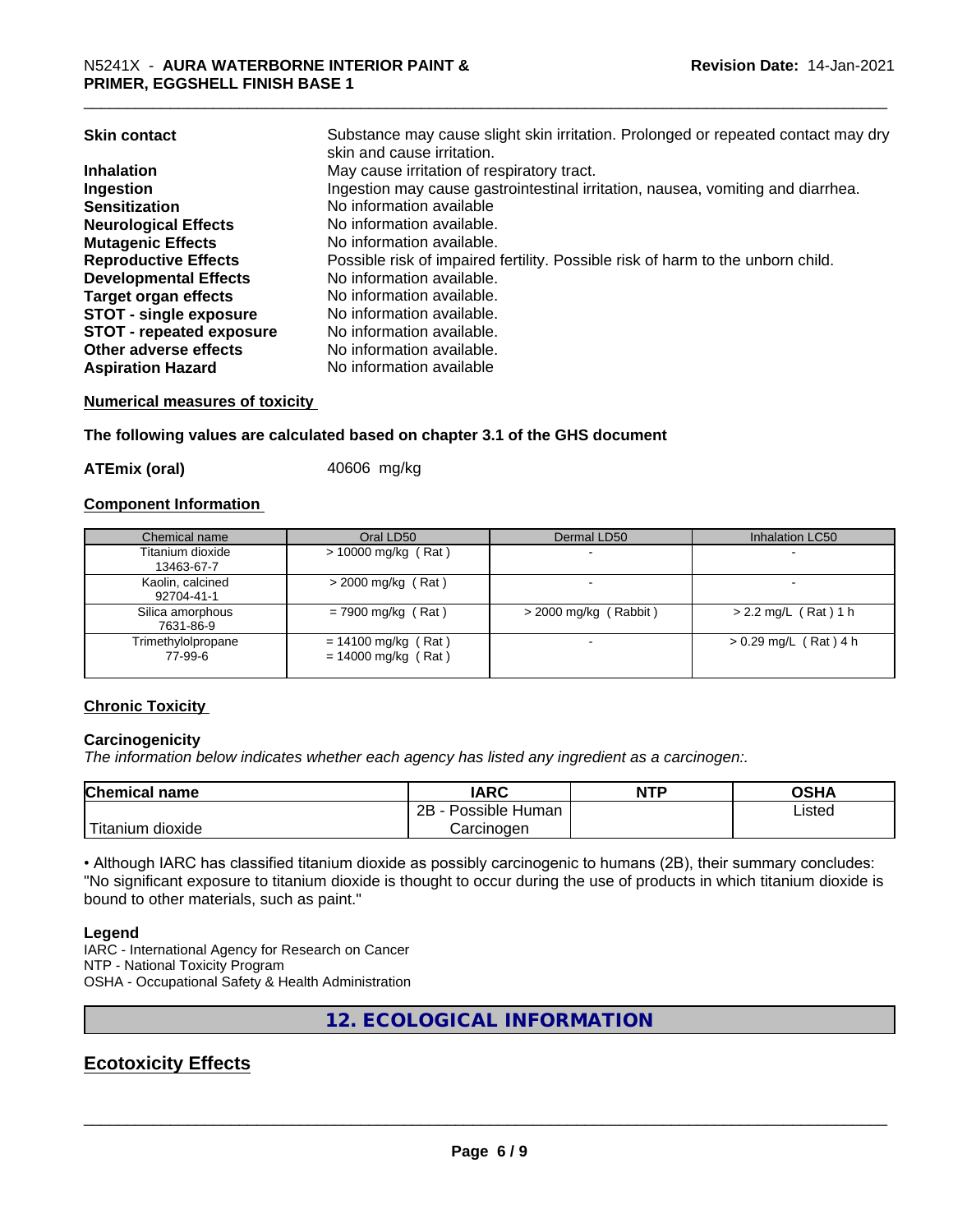The environmental impact of this product has not been fully investigated.

#### **Product Information**

### **Acute Toxicity to Fish**

No information available

#### **Acute Toxicity to Aquatic Invertebrates**

No information available

#### **Acute Toxicity to Aquatic Plants**

No information available

#### **Persistence / Degradability**

No information available.

#### **Bioaccumulation**

There is no data for this product.

#### **Mobility in Environmental Media**

No information available.

#### **Ozone**

No information available

#### **Component Information**

#### **Acute Toxicity to Fish**

Titanium dioxide  $LC50:$  > 1000 mg/L (Fathead Minnow - 96 hr.)

#### **Acute Toxicity to Aquatic Invertebrates**

No information available

#### **Acute Toxicity to Aquatic Plants**

No information available

# **13. DISPOSAL CONSIDERATIONS Waste Disposal Method** Dispose of in accordance with federal, state, and local regulations. Local requirements may vary, consult your sanitation department or state-designated environmental protection agency for more disposal options. **14. TRANSPORT INFORMATION DOT** Not regulated **ICAO / IATA** Not regulated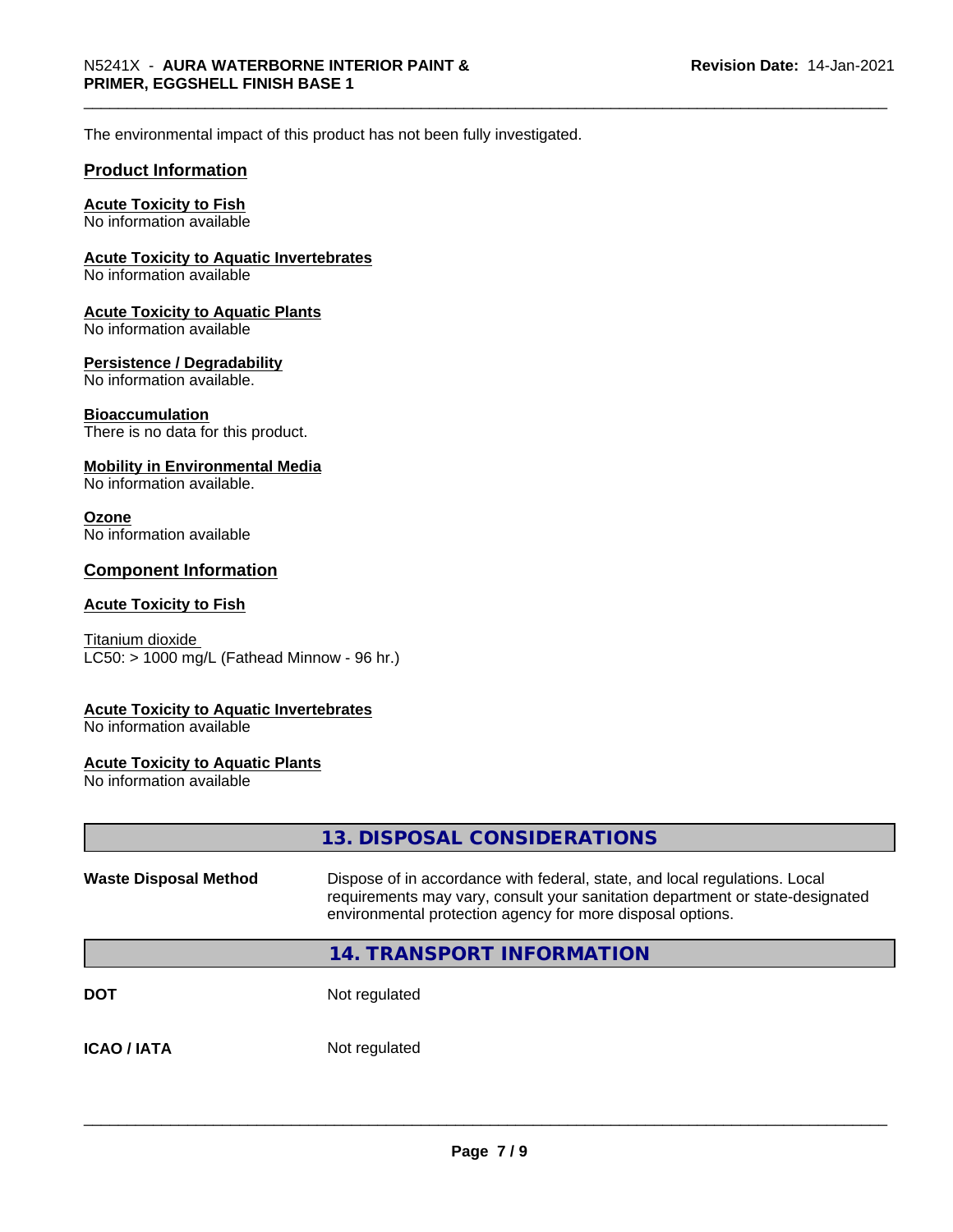**IMDG / IMO** Not regulated

### **15. REGULATORY INFORMATION**

# **International Inventories**

| <b>TSCA: United States</b> | Yes - All components are listed or exempt. |
|----------------------------|--------------------------------------------|
| <b>DSL: Canada</b>         | No - Not all of the components are listed. |

# **Federal Regulations**

#### **SARA 311/312 hazardous categorization**

| No  |
|-----|
| Yes |
| N٥  |
| Nο  |
| N٥  |
|     |

### **SARA 313**

Section 313 of Title III of the Superfund Amendments and Reauthorization Act of 1986 (SARA). This product contains a chemical or chemicals which are subject to the reporting requirements of the Act and Title 40 of the Code of Federal Regulations, Part 372:

| <b>Chemical name</b> | CAS No.    | Weight-%      | <b>CERCLA/SARA 313</b>     |
|----------------------|------------|---------------|----------------------------|
|                      |            |               | (de minimis concentration) |
| Kaolin, calcined     | 66402-68-4 | $10 -$<br>-15 |                            |

#### **Clean Air Act,Section 112 Hazardous Air Pollutants (HAPs) (see 40 CFR 61)**

This product contains the following HAPs:

*None*

# **US State Regulations**

#### **California Proposition 65**

**A WARNING:** Cancer and Reproductive Harm– www.P65warnings.ca.gov

## **State Right-to-Know**

| <b>Chemical name</b> | <b>Massachusetts</b> | <b>New Jersey</b> | Pennsylvania |
|----------------------|----------------------|-------------------|--------------|
| Titanium dioxide     |                      |                   |              |
| Kaolin, calcined     |                      |                   |              |
| Silica amorphous     |                      |                   |              |

#### **Legend**

X - Listed